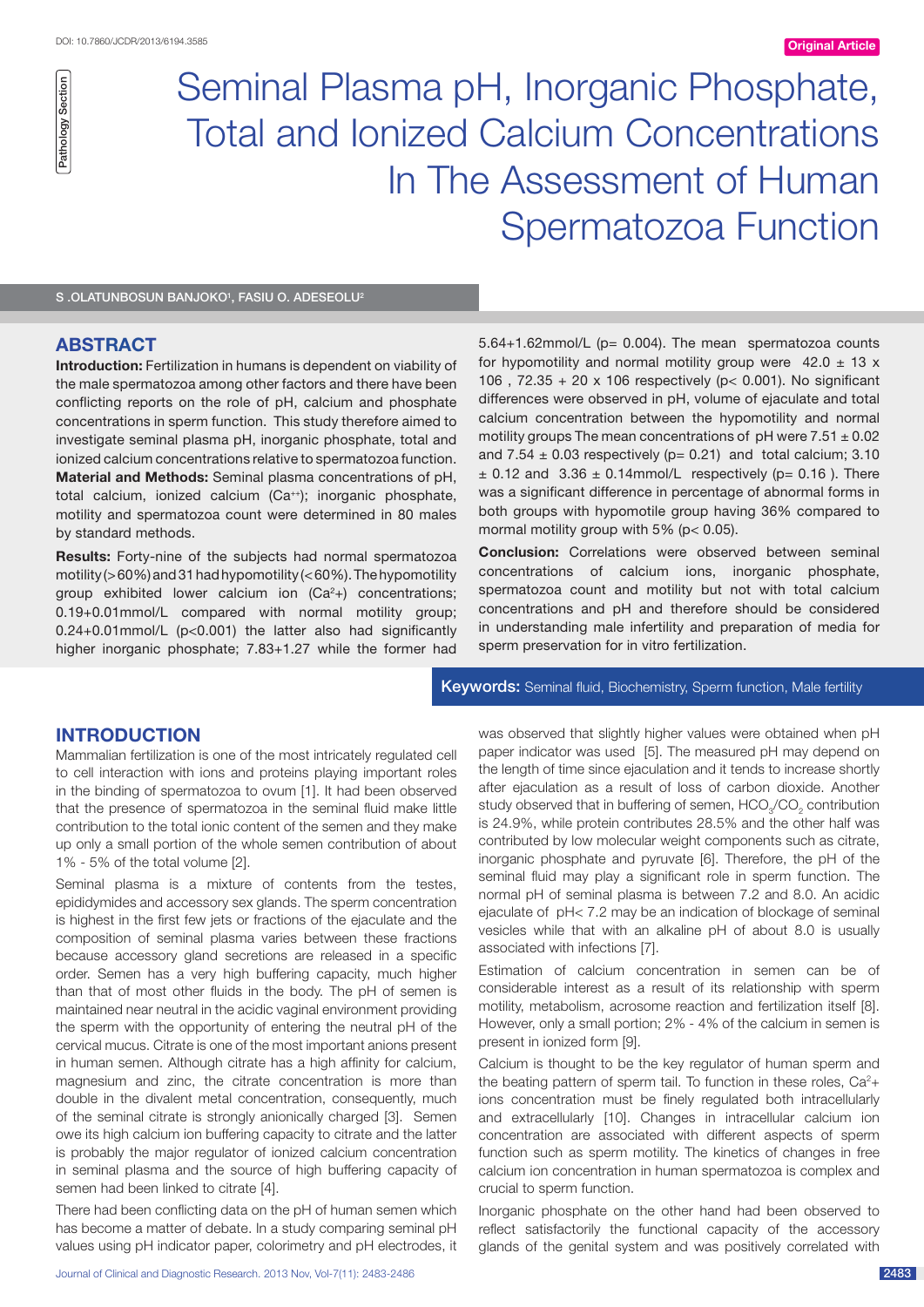seminal fructose concentration. Successful treatment of accessory gland infection was observed to result in rise in concentrations of inorganic phosphate, calcium and magnesium [11]. Furthermore, inorganic phosphate was higher in asthenozoospermic but lower in azoospermic than in normospermic individuals. This study therefore aimed to assess the relationship between seminal plasma pH, total calcium concentration calcium ion concentration, inorganic motility, spermatozoa concentration and sperm motility by extension of function.

## **MATERIAL AND METHODS**

The proposal on the study was sent to the University College Hospital University of Ibadan, Nigeria ethics committee on human research for approval, which was granted. A total of 80 semen samples were collected consecutively from male patients attending the infertility clinic of the Department of Obstetrics and Gynaecology, University College Hospital, Ibadan, Nigeria.

#### **Estimation of spermatozoa motility and count**

Routine semen analysis was performed manually using a binocular microscope and improved neubauer counting chamber for motility and spermatozoa count.

## **Estimation of Seminal plasma pH**

Seminal plasma pH values were determined using Phillips digital pH meter ( model PW9409)

The probe was inserted into the liquefied seminal plasma. The pH values were digitally displayed.

## **Estimation of seminal plasma ionized calcium concentrations**

The calcium specific electrode (Orion Space Stat 20) was used to determine calcium ion concentrations, the equipment was calibrated with calcium standards with known concentrations. The electrode was placed in the supernatant sample and determined calcium ion concentrations were displayed digitally.

## **Estimation of seminal plasma total calcium concentration**

Total calcium concentration was determined spectrophotometrically using reagent kit obtained from Randox Laboratories U.K. 20µl of supernatant was added to 1.0mls of O-cresolphthalein complex one in an alkaline medium. The mixture was allowed to stand at room temperature for 10mins and read using a spectrophotometer at 570nm. The concentrations of samples were determined by comparing absorbance with that of a standard with a known concentration.

## **Estimation of seminal plasma inorganic phosphate concentrations**

Inorganic phosphate was determined spectrophotometrically using a reagent kit obtained from Randox laboratories U.K. 1.0ul of supernatant was added to 1.0mls of ammonium heptamolybdate in a strong acidic medium (H<sub>2</sub>SO<sub>4</sub>). The mixture was allowed to stand at room temperate for 1 minute. The reaction mixture was read at a near UV wavelength of 340nm using a spectrophotometer. Inorganic phosphate concentrations were determined by comparing with the absorbance of a standard phosphate of known concentration.

## **STATISTICAL ANALYSIS**

Results were input into the computer and statistical analysis performed using the Statistical Package for Social Sciences (SPSS) software. The student t-test and chi-square test were utilized in comparing the degree of significance of different parameters estimated.

## **RESULTS**

Results were divided into 2 groups based on motility. (i) The

hypomotility group (test group) with motility ≤60% had a mean value of 45.5 + 2.2 % and were 31 in number representing (38.75 %) of study population while (ii) the normal motility group (Control group) with values  $> 60\%$  with a mean value of  $76.3 \pm 1.62\%$  were 49 representing (61.25%) of total experimental subjects.

The hypomotility group (Test) exhibited lower calcium ion (Ca++) concentrations with mean values of 0.19+ 0.01mmol/L compared to normal motility group (Control) with mean concentration of  $0.24 + 0.01$ mmol/L ( $p < 0.001$ ). The latter also had significantly higher inorganic phosphate of 7.83 + 1.27mmol/L compared to the former with a mean value of  $5.64 + 1.62$  mmol/L ( $p = 0.004$ ). The mean total spermatozoa count for normal motility group was 72.35 + 20 x 106 while the hypomotility group had a count of 42.0  $\pm$  13 x 10<sup>6</sup> (p = 0.001).

No significant differences were observed in the seminal plasma pH and total calcium concentration between the hypomotility and normal motility groups The mean values of these parameters were pH;  $7.51 \pm 0.02$ ,  $7.54 \pm 0.03$  respectively (p = 0.21) and total calcium;  $3.10 \pm 0.12$ ,  $3.36 \pm 0.14$ mmol/L respectively (p = 0.16) [Table/Fig-1].

| <b>Motility</b>                    |                                                            |                                                                  |               |
|------------------------------------|------------------------------------------------------------|------------------------------------------------------------------|---------------|
| <b>Parameters</b>                  | $< 60\%$ (n = 31)<br>(38.75%) Hypomotility<br>(Test) group | $> 60\%$ (n = 49) (61.25%)<br>Normal motility<br>(Control) group | Probability   |
| Age (Years)                        | $36.0 \pm 3.0$                                             | $37.0 + 4.0$                                                     | $p = 0.22$    |
| Motility (%)                       | $45.5 + 2.2$                                               | $76.3 + 1.62$                                                    | $p = 0.001*$  |
| Sperm Count<br>(x 106)             | $42 + 13$                                                  | $72 + 20$                                                        | $p = 0.001*$  |
| рH                                 | $7.51 + 0.02$                                              | $7.54 + 0.02$                                                    | $p = 0.21$    |
| <b>Total Calcium</b><br>(mmol/L)   | $3.10 + 0.12$                                              | $3.36 + 0.14$                                                    | $p = 0.16$    |
| $Ca++$ ion<br>(mmol/L)             | $0.19 + 0.01$                                              | $0.24 + 0.01$                                                    | $p = 0.001$ * |
| Inorganic<br>phosphate<br>(mmol/L) | $5.64 + 1.62$                                              | $7.83 + 1.27$                                                    | $p = 0.04*$   |
| Volume (mls)                       | $2.32 + 0.16$                                              | $2.42 \pm 0.09$                                                  | $p = 0.22$    |
| Abnormal<br>forms $(%)$            | 36.0                                                       | 5.0                                                              | $p < 0.001*$  |

**[Table/Fig-1]:** Seminal plasma pH, inorganic phosphate, total and ionized calcium concentrations in individuals with normal spermatozoa motility (control) and hypomotility (test) p is significant at values < 0.05

denotes significant p values.

## **DISCUSSION**

The male factor infertility is most commonly defined as abnormalities in the number of sperm present and proportion of the motile and morphologically normal sperm. The normal spermatozoa ejaculate is expected to have a count greater than 20 millions/ml, pH value of 7.2-7.8, motility greater than 50% and spermatozoa with normal morphology greater than 40%. Determinant of fertility is a couple-related phenomenon that requires the initiation of a pregnancy therefore semen analysis is not a test of fertility per see but an inclusive assay. It had been shown that 30% of all patents with normal semen analysis have abnormal sperm function. The suggestion that additional factors not included in routine seminal analysis contribute to male infertility is therefore a corollary and an underpinning of this study.

In the study, it was observed that low seminal plasma calcium ions and inorganic phosphate correlates with spermatozoa motility and count [Table/Fig-1]. In another Nigerian study, a significant positive correlation was observed between calcium and percentage motility on one hand, and count and motility on the other in another [12]. The same study which divided its cohort into fertile an infertile male similarly observed seminal plasma calcium ions to be significantly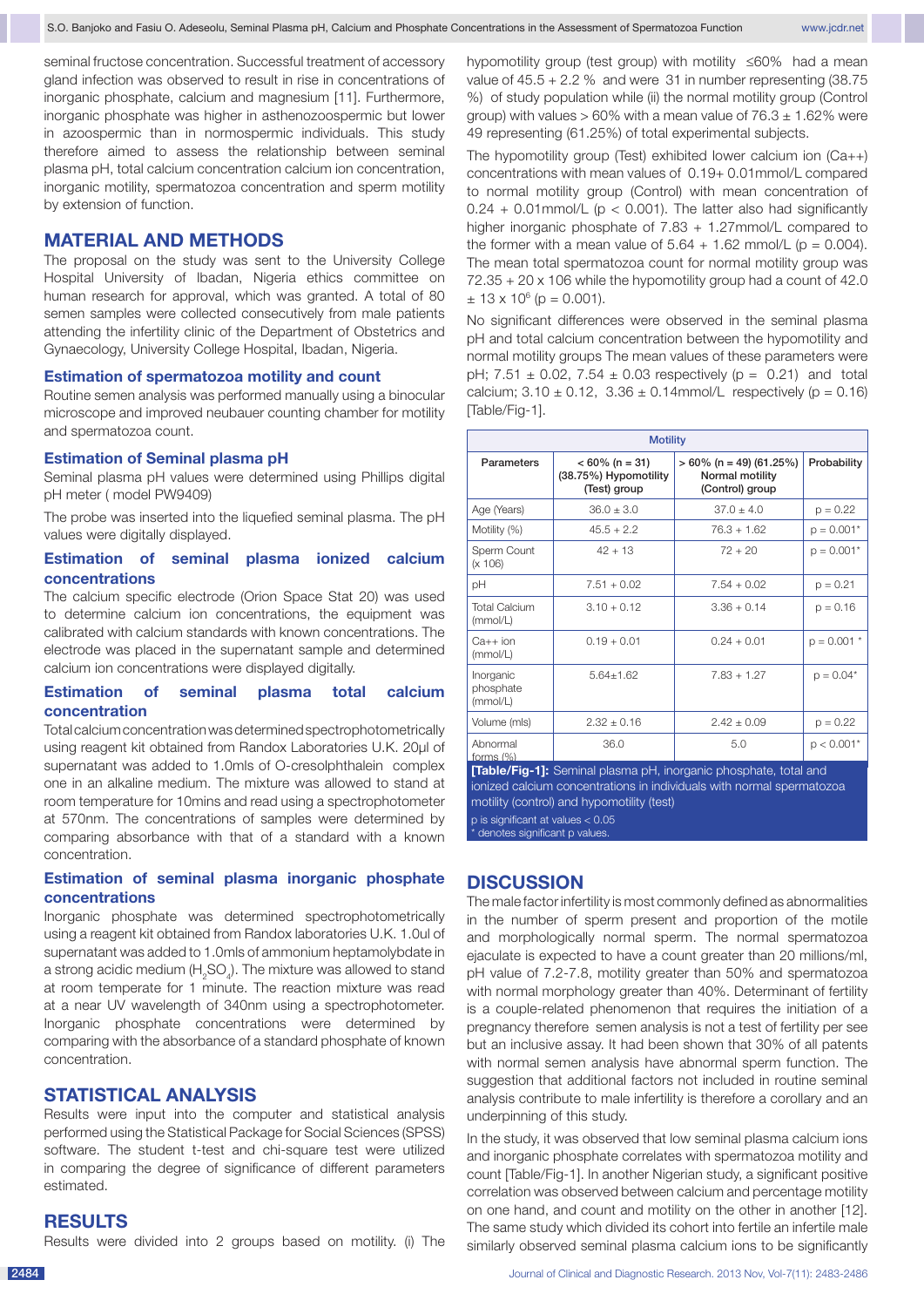higher in the former. A contrasting phenomenon was observed in the relationship between calcium and sperm motility by Abou Shakira et al., [13] In another study, elevated ionized calcium was observed to inhibit spermatozoa motility [10]. It was also observed in our study ionized calcium concentration positively correlates with sperm motility, but such relationship was not observed with total calcium concentration. This observation had been corroborated by the study of Prien et al., [14].

Calcium ions apparently have paradoxical effect on sperm motility. In the epididymis, calcium ion stimulate immature sperm whereas in ejaculated semen, it inhibits sperm motility. Maturation processes is therefore thought to change the response to sperm calcium ions. Calcium binding substances and calcium transport inhibitors secreted by male accessory sexual organs are mixed with sperm during ejaculation. In the female general tract, sperm acquire full capacity to fertilize the ovum whereby calcium binding substances and calcium transport inhibitors are removed during the process known as capacitation. Finally, calcium ions trigger the acrosome reaction and facilitate sperm penetration into the ovum [10]. Therefore given the biochemical requirements for  $Ca^{2+}$  ions by adenosine triphosphate to drive the flagella, the relationship between calcium and sperm motility seems logical.

Furthermore, calcium and inorganic phosphate were observed by other workers to positively affect motility and fertilization potential of spermatozoa [15,16]. These finding were in line with those observed in this study. In addition, the fact that inorganic phosphate was observed to be higher in asthenozoosperma but lower in azoospermic patients than in normospermic men,in other studies underscores the clinical importance of estimation of seminal plasma phosphate. It had also been suggested that estimation of  $Ca^{2+}$ , Mg<sup>2+</sup> and inorganic phosphate may be of value in the assessment of accessory gland function of the male genitalia [11,17]. Phosphate ion is crucial to the activities of prostatic acid phosphatase (PAP) which has been associated with liquefaction process of semen and adenyl cyclase; the primary regulator of sperm motility [18].

The main aim of the sperm is to locate the egg and this is dependent on efficient motility. The speed at which the calcium concentration in the cell changes, control the swimming behavior of spermatozoa [19].

Sperm only reacts to changes in calcium concentration by calculating the dynamics and become capable of maneuvering even in the presence of high calcium concentration, The effect of calcium ions in the cytoplasm of mature spermatozoa is negatively associated with viability but calcium inflow triggers the capacitation of spermatozoa [10]. Conversely, a positive effect of calcium ions on spermatogenesis had been proven. The relative low concentration [19] of calcium ions is however maintained by calcium ATPase on the sperm's membrane.

A sperm's path to the egg typically includes straight ahead runs alternating within curves and even loops. The sperm's flagellum guides the journey by sensing the egg's released chemo attractants therefore causing calcium spikes in the flagellum and adjusting it's beating to steer in the direction of the egg. Earlier studies suggested that the concentration of calcium ions determine the flagellum beating pattern with high calcium levels spurring the sperm to turn. But recent information on the subject called these findings to question. For example Alvarez et al., [11] demonstrated that the sperm continued on a straight course even when calcium was abundant and responds to a change in calcium concentration in a mathematical time derived terms. It was further shown that the rate of calcium ion increase dictates how sharply the sperm turns whereas the path of the subsequent runs depend on the steepness of the calcium decline.

In addition, experimental evidence using Ethylamine Diamine

Tetra Acetic Acid (EDTA),a calcium chelator causing a decrease in calcium concentration to the tune of 65% caused a significant loss of sperm motility. This is an indication of regulatory effect of sperm motility by calcium ions and spermicidal activity of EDTA [19].

Therefore, estimation and interpretation of seminal plasma calcium concentration can be complicated. In addition, binding with other compounds like citrate, phosphate and proteins may reduce the ionization and activity of calcium. Furthermore, semen has a very high calcium buffering capacity. Calcium also binds to the sperm surface which can lead to differences between measurements on whole semen versus seminal plasma [20]. While some studies observed no significant difference in seminal total calcium concentrations in fertile and infertile men and also in men exhibiting seminal hypo-motility and normal motility [14,21], others studies demonstrated a relationship between high calcium levels and fertility in men [22].

Some studies even indicated that a high calcium ion concentration suppresses sperm motility [3,10]. It is therefore reasonable to suggest that an optimal seminal calcium concentration may be required to promote sperm motility and all steps leading to successful fertilization [22].In addition, estimation of seminal calcium concentration was suggested in normozoospermic infertile men who are astheno-zoospermic [23].

Since no significant difference was observed in the volume and pH of seminal plasma between the hypomotile and normal motility groups, p <0.05, it is plausible to suggest that seminal plasma volume and pH do not have an effect on sperm fertilization potential except when the levels are excessively abnormal.

The neutral pH of 7.0 is where most enzymes in the spermatozoa are best active. Therefore, deviation towards alkalinity or acidity can reduce metabolic rate. It has been suggested that semen pH has little significance for spermatozoa fertility potential unless the levels are excessively abnormal. Acidic ejaculate of pH <7.2 may be associated with blockade of the seminal vesicles and activities of reactive oxygen species, thereby inhibiting sperm motility and function.

While seminal plasma total calcium concentration may not be so relevant in assessing male infertility, it is plausible to suggest estimation of seminal pH, calcium ions and inorganic phosphate in the understanding of male fertility [12]. It is also not preposterous to suggest assessment of seminal citrate; the main regulator of seminal plasma Ca<sup>2+</sup> ion concentration. Furthermore, in view of other reports from other studies, an optimum Ca<sup>2+</sup> concentration for sperm motility and function needs to be determined. This can be very helpful in further understanding male infertility and in the preparation of media for preservation of spermatozoa for in vivo fertilization.

Although simple microscopy was used for estimation of sperm motility for this study, in contrast to computer assisted semen analysis (CASA) currently in vogue [17], the results are still valid. The lack of use of CASA for sperm morphology can however be regarded as a limitation of this study.

### **CONCLUSION**

In this study, spermatozoa motility and function were observed to be negatively influenced by reduced seminal plasma Ca  $2+$  ions and inorganic phosphate but not total calcium concentration and estimation of inorganic phosphate could be useful in assessing assessor gland function and in cases of infection, it's prognosis. In addition, seminal plasma pH is relevant in dectecting infections as associated with alkaline ejaculate and seminal vesicle obstruction as associated with acidic pH. It is therefore suggested that semen analysis should be complemented with semen functional assays which may include that of pH, calcium ions, inorganic